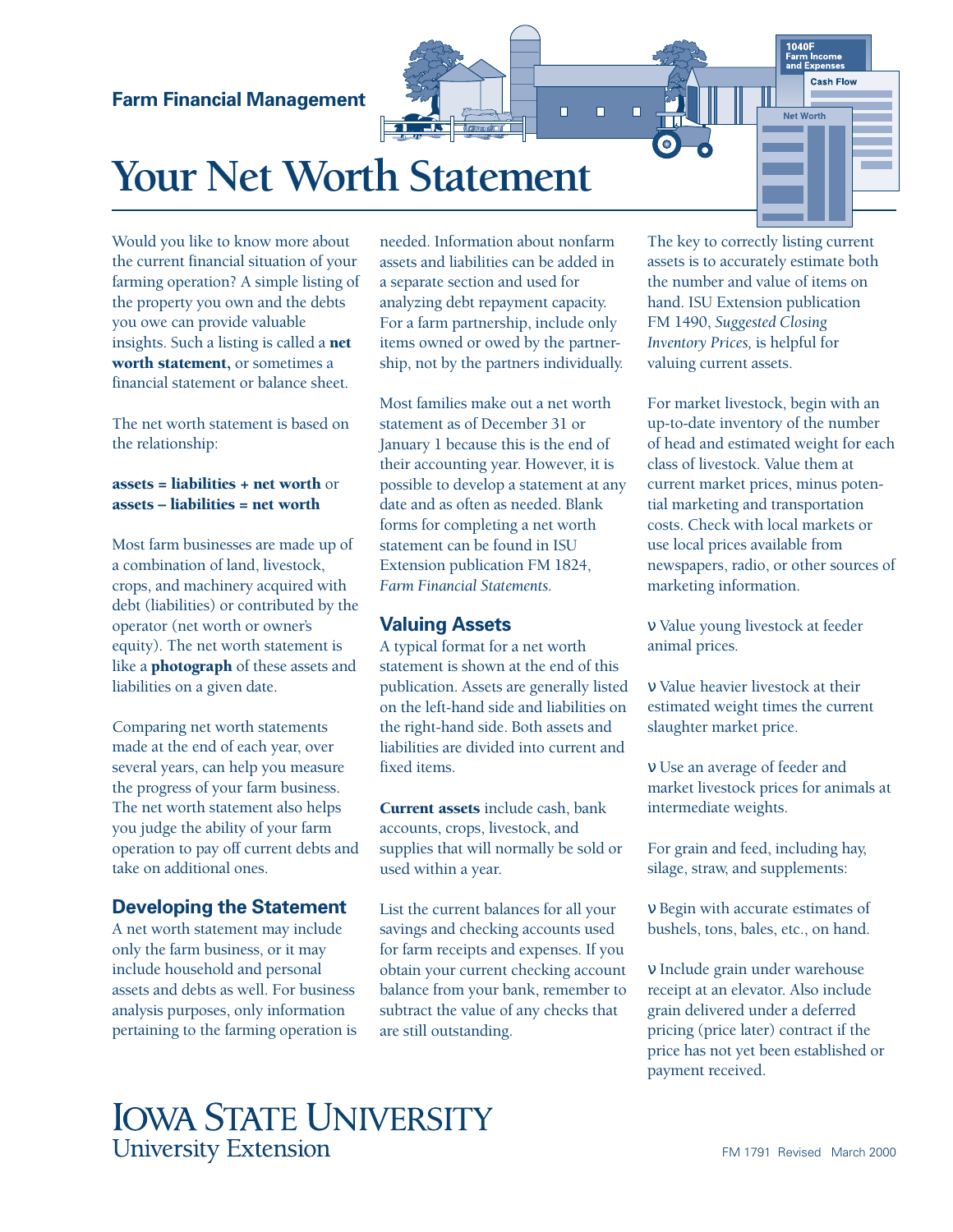ν Value crops at current market price, or their contracted price, minus marketing costs. Check with local markets or use local prices available through newspapers, radio, or other sources.

ν Include grain under a USDA marketing loan. Value it at the current market price or the loan rate, whichever is higher, because you have the option of repaying the loan at a lower rate if the price is below the loan rate. Include the marketing loan as a current liability.

ν Value grain that has been hedged by selling a futures contract by subtracting the current basis (current price of the futures contract minus the local cash price) from the price at which the contract was sold (see Example 1).

ν Value commercial feed at its purchase cost.

#### **Example 1. Valuing Grain**

10,000 bushels of corn were hedged on December 1 for \$2.89 per bushel. Current market value is \$2.25 per bushel, and the current futures price is \$2.59 per bushel.

The current basis is  $(\$2.59 - \$2.25) = \$.34$  per bushel.

The localized price that could be realized is (\$2.89 – \$.34) = \$2.55 per bushel.

10,000 bushels @ \$2.55 = \$25,500.

Other current assets include:

ν Supplies on hand, such as seed corn, chemicals, medications, and fuel.

ν Prepaid expenses, such as payment made for feed to be delivered in the coming year. Show this as an asset only if you have already paid for it or if you show the obligation to pay for it as a liability.

ν Money invested in a future crop such as for fall-applied fertilizer. Growing crops generally should be given a value equal to the costs of production already incurred.

ν Accounts receivable, such as the payment a neighbor might owe you for custom combining, or government payments to be received for past production.

Fixed assets are those used in farm production, but not intended to be sold or converted directly into marketable products during the year (except for breeding livestock to be culled).

For breeding and dairy livestock:

ν Begin with an accurate count of each species and type of livestock.

ν Cows or ewes should be valued according to a conservative dairy or breeding value. For sows which are replaced more rapidly, an estimated slaughter value is suggested.

ν Avoid making large year-to-year changes in values placed on breeding stock, which can cause large paper increases or decreases in net worth. Establishing a base value for each class of breeding stock and using it each year is recommended.

For machinery, equipment, and vehicles:

ν Your tax depreciation schedule should provide a complete inventory.

ν Use the depreciated or remaining value (cost minus total depreciation allowed, including depreciation for the past year), under the cost value column.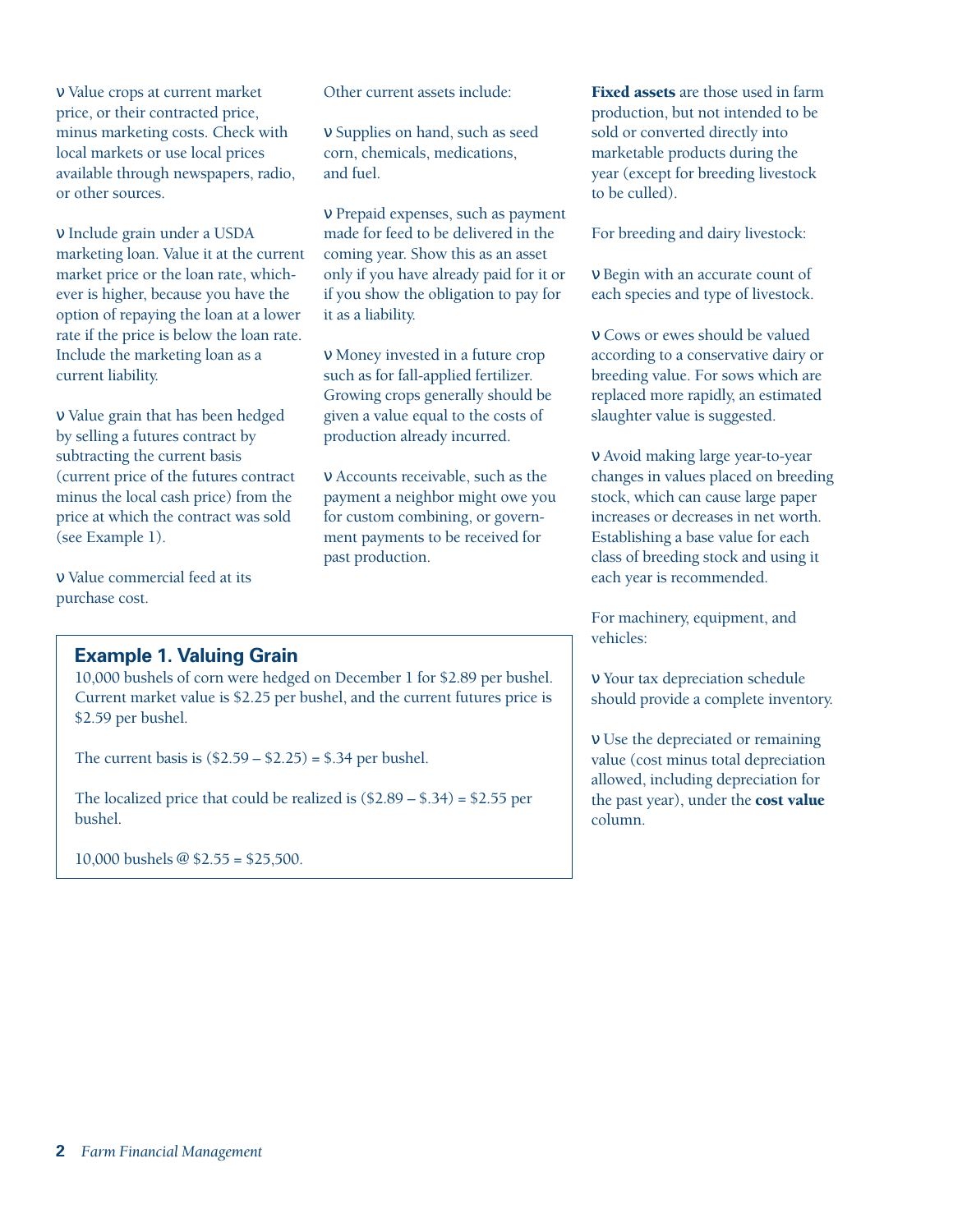ν Once a total remaining value has been determined, it can be adjusted in following years by this formula:

Value of machinery (or equipment or vehicles) at the beginning of the year

+ net cost of machinery added (purchases or cash difference on a trade, minus the value of machinery sold or junked)

– depreciation expense for the year

= machinery value at the end of the year (see Example 2).

### **Example 2. Machinery Depreciation Adjustment**

Value, beginning of year ------------------- \$95,834

- + Net purchases ---------- +3,630
- Depreciation (estimated at 10%)----- –9,583
- = Value, end of year ------ \$89,881

ν Use a conservative market value under the market value column, or adjust the previous year's value for purchases, sales, and depreciation. Use the same depreciation expense value that you show on your net income statement.

Do not include machinery, equipment, or breeding livestock that you are leasing, unless they are shown on your tax depreciation schedule.

For perennial or long-term crops such as alfalfa, orchard crops, or some vegetables, sum up all the costs incurred for establishing the crop and depreciate that amount over its productive life.

## Other fixed assets include land,

buildings, and other improvements. They often have the largest dollar value of any assets on the net worth statement. On some statements, fixed assets are divided into intermediate and long-term assets.

List the cost basis of farm real estate under the cost value column:

ν Your original basis is the price you paid for the farm.

ν If you received the property through gift, you retain the giver's basis.

ν If you inherited the property, the basis is the value used for calculating federal estate taxes.

ν Adjust the original basis by adding the cost of improvements made and subtracting the depreciation taken on improvements.

List owned farm real estate at a conservative current value in the market value column.

ν List the value of improvements separately from real estate. Use the remaining value for depreciable improvements.

ν Reduce market value land prices to allow for broker's commission and other selling costs that might have to be paid if the farm were sold.

Shares in other farming entities, such as a sow cooperative, also should be shown under fixed assets.

Personal assets, such as family bank accounts, retirement accounts, stocks and bonds, household goods, vehicles, housing, or other real estate, can be listed separately at the bottom of the assets side of the statement.

#### **Listing Liabilities**

Liabilities are generally listed on the right-hand side of the net worth statement and include all debts and obligations to pay which the farm business or family has on the date of the statement. Liabilities are usually listed according to the length of time before they become due. You may want to list the creditor's name and the purpose of each liability, as well as the amount, on a separate page.

Current liabilities are those due within the next 12 months.

ν Include debts such as operating notes, feeder livestock notes, or the outstanding balance on a credit line with a bank or other lender.

ν Accounts payable, such as an unpaid open account with a feed mill or attorney, also should be shown, as well as unpaid wages, custom charges, and farm property taxes due.

ν Contractual obligations, such as a cash rent leasing agreement or a machinery operating lease, are generally not shown. However, if they are included in liabilities, the value of the rights that you have as a result of the contract also should be shown as an asset. These are generally given the same value as the liability.

ν List principal payments due on fixed liabilities within the next 12 months (see Example 3).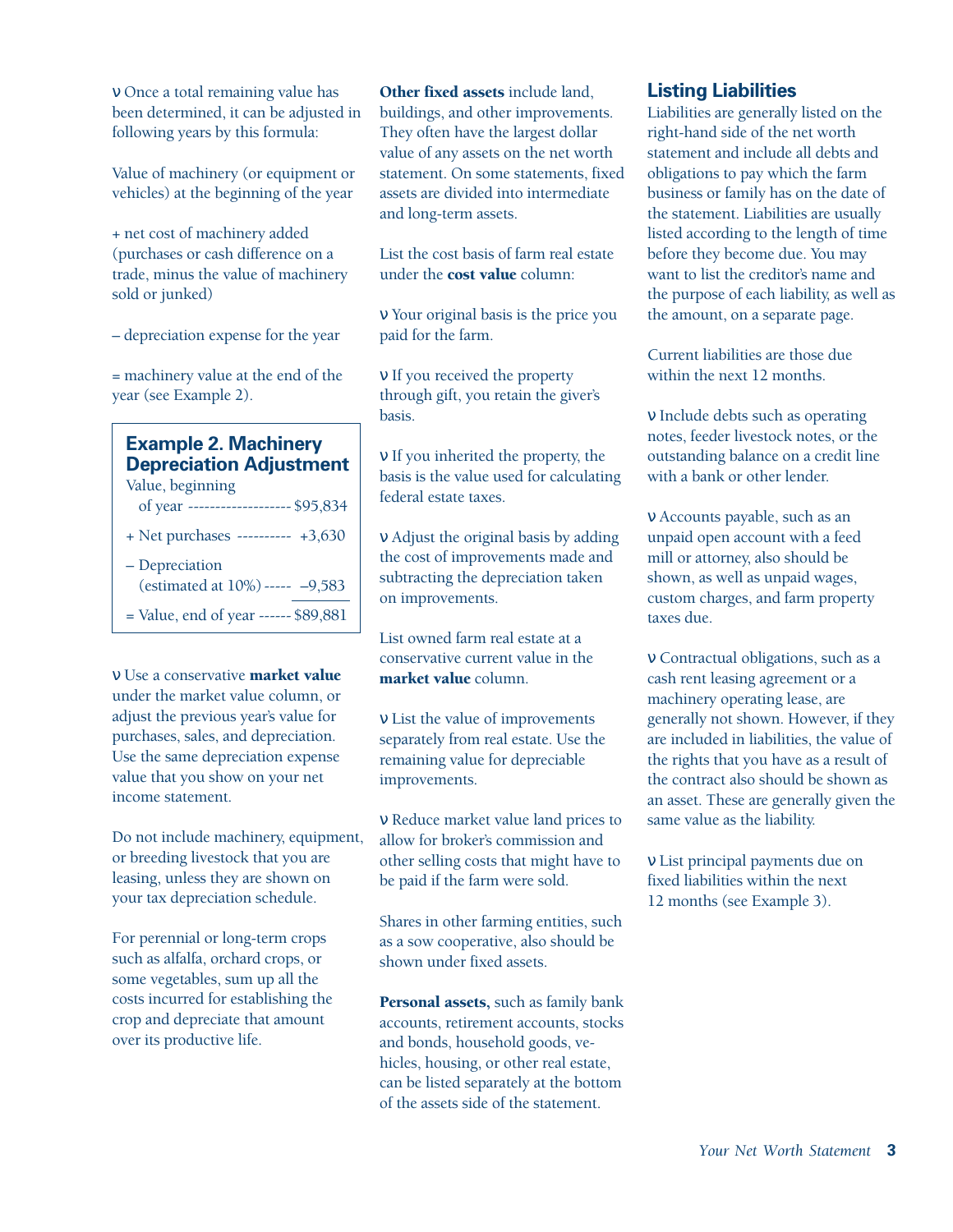#### **Example 3. Installment Loans**

A \$40,000 loan for machinery is payable in four annual installments of \$10,000 each, plus interest at 10 percent on the unpaid balance. Show the \$10,000 due this year as a **current liability** and the remaining \$30,000 as a fixed liability.

ν Calculate the amount of unpaid interest accrued on all liabilities as of the date of the statement. Multiply the outstanding principal of each debt by its respective interest rate, then multiply by the fraction of a year that has passed since the last payment, or since the loan was received if no payments have been made yet (see Example 4).

#### **Example 4. Interest Accrued as of January 1**

a. Operating note, borrowed April 1:

\$75,000 3 8% 3 9/12 yr. = \$4,500

b. Machinery loan, \$40,000 since August 1:

\$40,000 3 10% 3 5/12 yr. = \$1,667

c. Land contract, \$126,000 outstanding, last payment made March 1:

\$126,000 3 8% 3 10/12 yr. = \$8,400

Total interest accrued = \$14,567

Fixed liabilities include debts payable more than one year in the future.

ν Loans for breeding stock, machinery, land, or farm improvement usually fall into the fixed category.

ν A mortgage or contract on real estate is usually a fixed liability, too.

ν Show the unpaid balance minus the principal due in the coming year (it has already been shown as a current liability).

Personal liabilities can be shown at the bottom of the liabilities column. These include consumer debts, credit card balances, home mortgages, and bills to pay.

#### **Net Worth**

The difference between total farm assets and total farm liabilities is the net worth, or equity, at the time the statement is made. It is the current value of your own investment in the farming operation. Adding net worth to total liabilities (which is the share of assets contributed by creditors) gives you a figure equal to total assets and serves as a check on your arithmetic.

The cost value net worth shows the value of your own investment excluding changes in the market values of machinery or real estate, while market value net worth does include these changes.

Farm and personal net worth can be added together to find the total family net worth.

#### **Analyzing the Statement**

Once you have completed your net worth statement, take time to look it over and understand what it can tell you. To begin, look at each major liability listed and see if a corresponding item can be found under the asset side. The corresponding item will usually be listed under the same section (current or fixed). If a corresponding asset cannot be found, you may have forgotten to list something. Or the asset originally acquired with borrowed money may have already been sold or used up before paying the corresponding liability. This is a danger sign. It means that you must generate funds to pay this debt elsewhere in the farm business.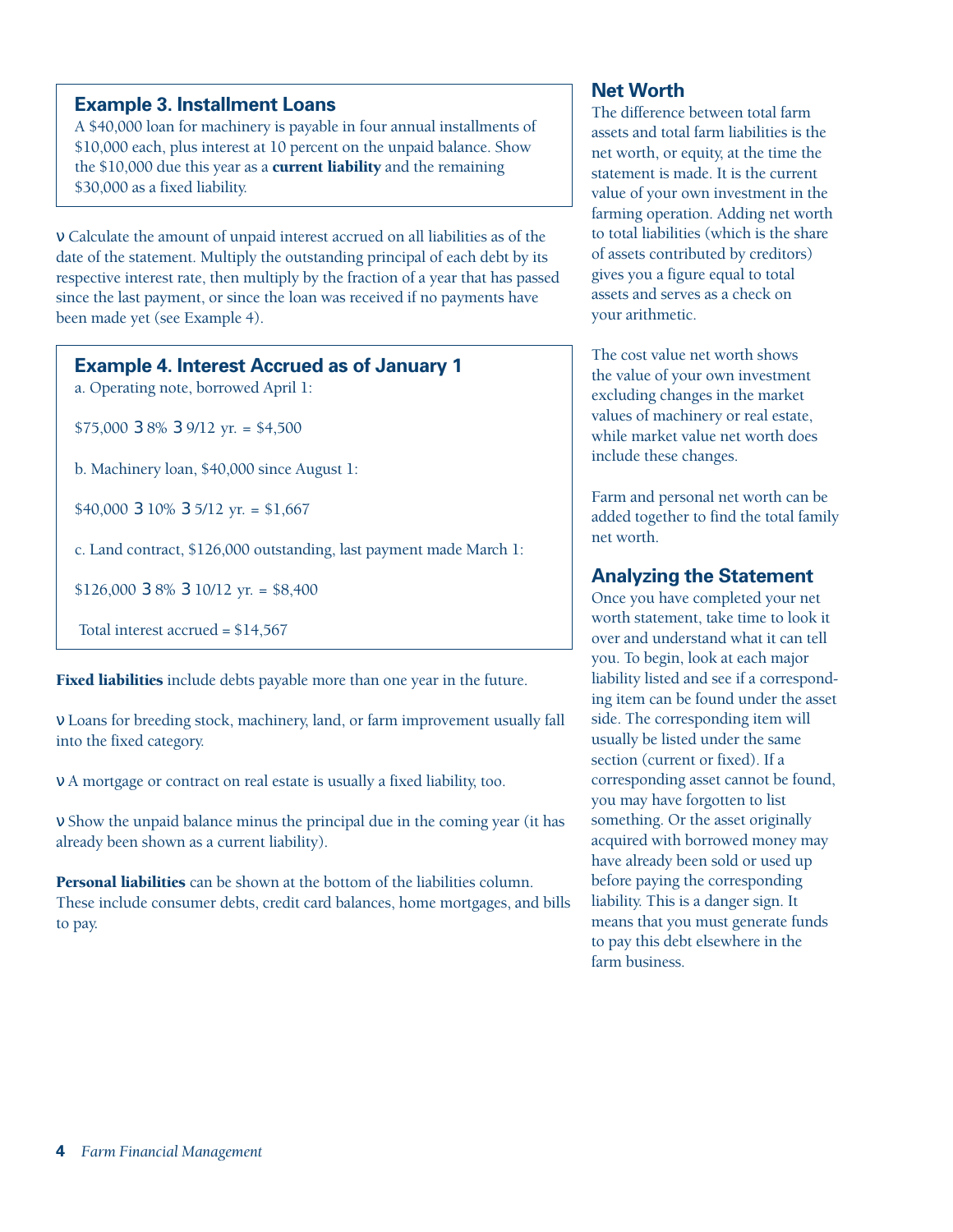Another danger sign is a liability that appears closer to the top of the statement than its corresponding asset. An example is a machinery item bought on a one-year note. It is usually difficult to pay for an asset over a period of time considerably shorter than its useful life.

Sometimes the value of a particular liability is greater than the value of its corresponding asset. This may mean that the debt is not adequately secured, or it may occur simply because rapid depreciation methods have been used.

#### **Financial Ratios**

Several ratios can be computed from the net worth statement, and used to help analyze the financial security of your business. More information on these ratios, including benchmark values, can be found in publication FM 1845, *Financial Performance Measures for Iowa Farms.*

Debt-to-asset ratio (or percent debt) is equal to total liabilities divided by the market value of total assets. It indicates the portion of total capital supplied by creditors. A successful farm business will have a decreasing ratio over time, except in years when major assets, such as land, are purchased with borrowed capital. A low debt-to-asset ratio usually leads to less year-to-year variability in net farm income.

A personal debt-to-asset ratio also can be calculated, using total farm and personal asset and liability values.

A current ratio can be calculated by dividing total current assets by total current liabilities. This is a measure of liquidity, or the ability to pay bills and debts as they come due.

A farm business with good overall risk-bearing ability can still have liquidity problems. This may be caused by a low income year resulting in carry-over operating debt, or too rapid investment of cash into intermediate and long-term assets, such as machinery or land.

Many lenders consider a current ratio of 2.0 or greater to show good shortterm risk-bearing ability, while a ratio close to 1.0 or lower indicates potential cash flow problems. However, this is affected by the type of farm, volume of production, and financial structure. For example, farms with regular livestock sales, such as dairy, often require lower current ratios than crop farms that have production only late in the year.

Some lenders prefer to look at the difference between current assets and current liabilities rather than their ratio. This difference is called working capital, and indicates the potential cash available for meeting daily operating costs, consumption expenditures, and other items not listed under liabilities.

In many cases, current liabilities will be paid from income generated from sales of farm products that have not yet been produced and do not appear as current assets. A more accurate analysis of repayment capacity can be made by developing a cash flow budget, as explained in *Twelve Steps to Cash Flow Budgeting,* ISU Extension publication FM 1792.

#### **Year-to-year Comparisons**

The financial progress of the farm business can be measured by comparing a current net worth statement with earlier ones.

The change in cost value net worth

from one year to the next shows the growth (or loss) due to net income earned from the farm business, and consumption. The following formula summarizes the relation among cost value net worth, income, and consumption expenditures:

net farm income (accrual)

+ nonfarm income, gifts, or inheritances invested in the farm business

– farm income used for living expenses, income tax payments, and other consumption

= change in cost value farm net worth.

The change in market value net worth is found by subtracting the market net worth shown on last year's financial statement from that shown on this year's. It measures the change in the market value of your equity share of the farm business. It also depends on net income and consumption, but includes changes in the market value of land or machinery as well.

A decrease in net worth from one year to the next may result from low net farm income or high consumption expenditures. It also may result from large changes in inventory prices of current and fixed assets. For this reason, it is useful to compare similar items on the balance sheet from one year to the next. Changes in their values may be due to changes in volume, changes in unit prices, or both.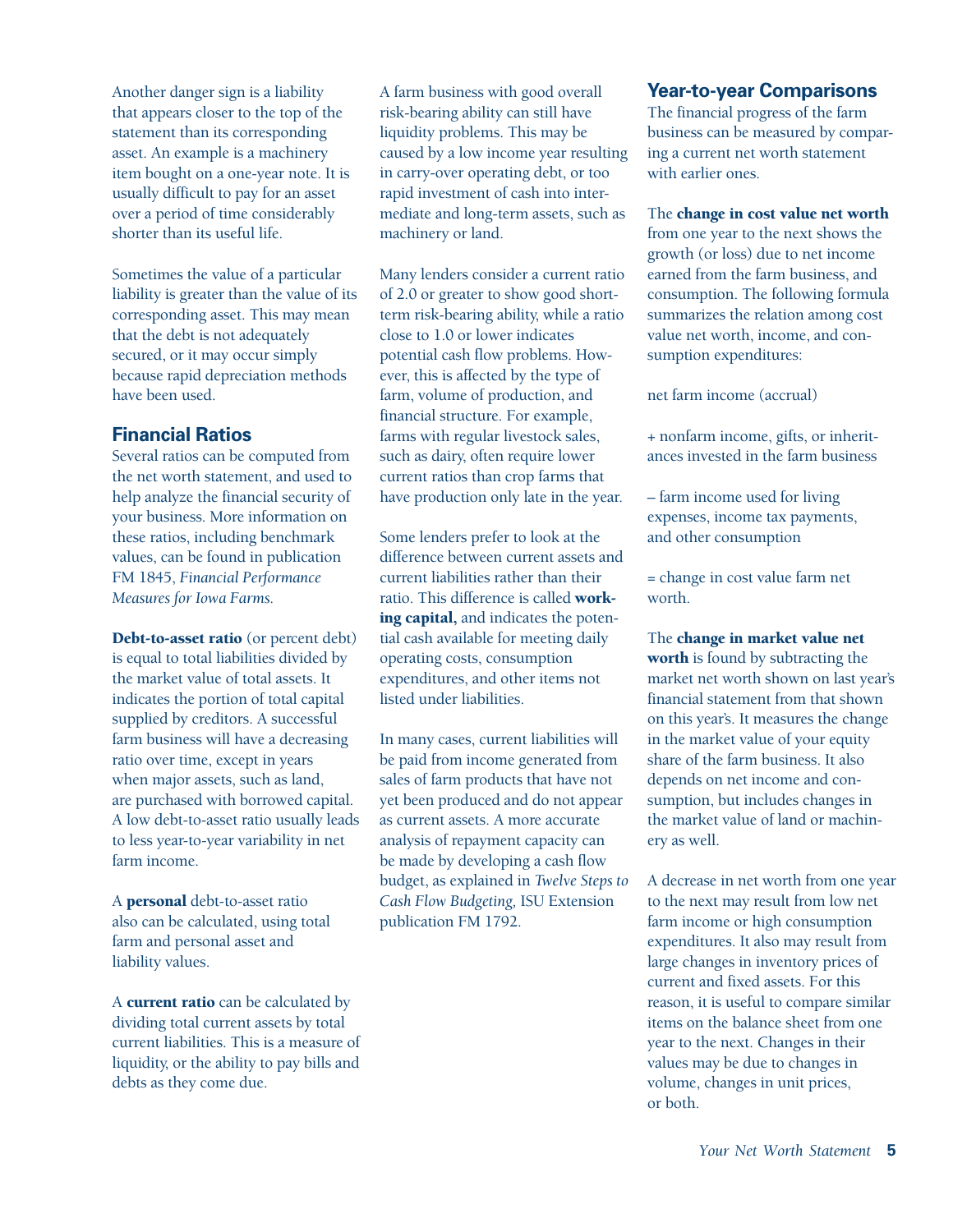Many different forms and formats exist for developing a net worth statement. However, all of them contain the same basic information. Completing an annual net worth statement is one of the simplest means available for analyzing the risk-bearing liability and financial progress of your farm business.

#### **Example 5. Net Worth Statement Analysis** 1. Current ratio

Total current farm assets divided by total current farm liabilities

#### 2. Working capital

Total current farm assets minus total current farm liabilities

#### 3. Debt-to-asset ratio

Total farm liabilities divided by total farm assets (market value)

#### 4. Change in cost value net worth

This year's cost net worth minus last year's cost net worth

#### 5. Change in market value net worth

This year's market net worth minus last year's market net worth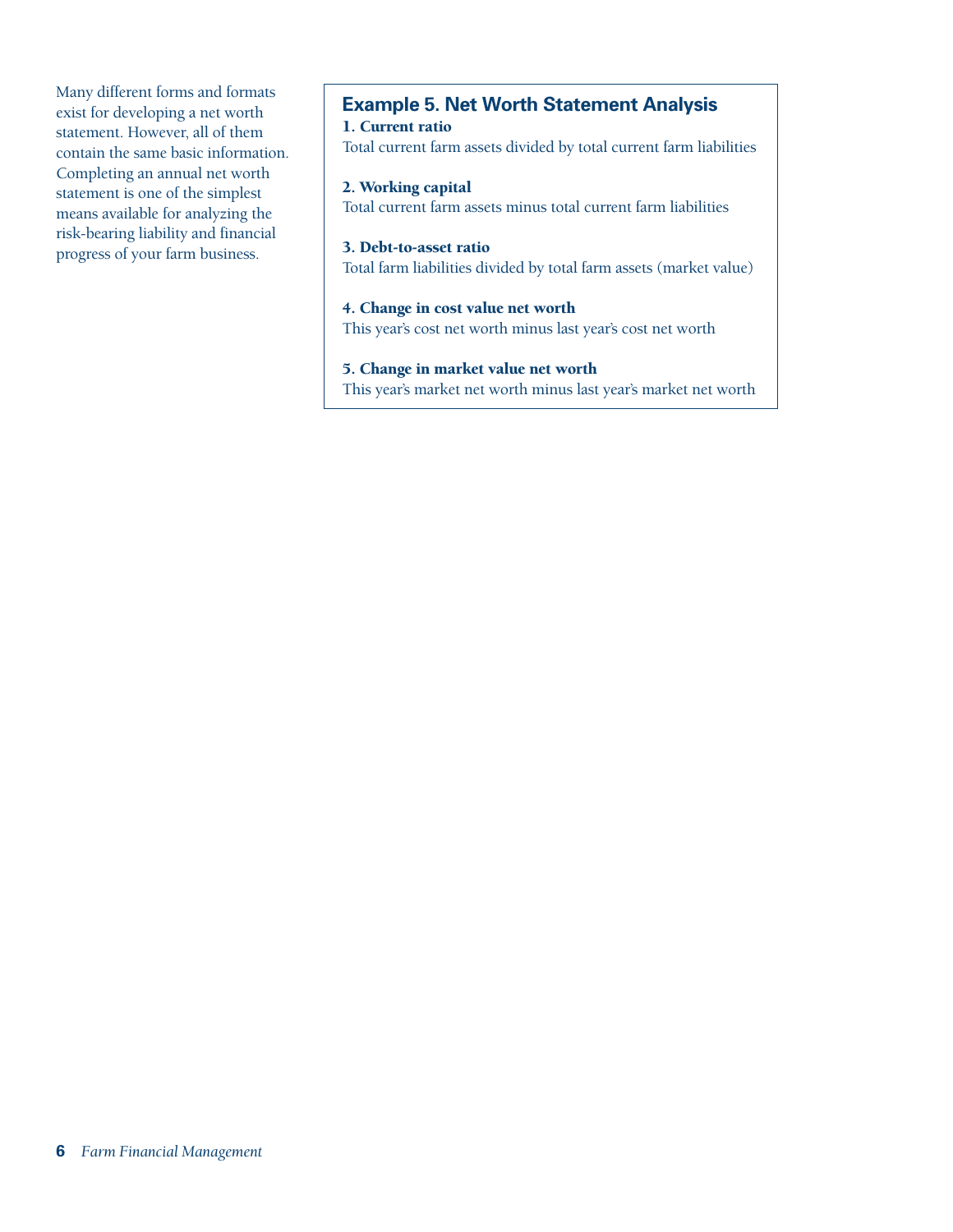# **Net Worth Statement**

#### Name Date **Cyclone Farm January 1**

| <b>Farm Assets</b>                       | <b>Cost</b><br><b>Value</b> | <b>Market</b><br><b>Value</b> | <b>Farm Liabilities</b>                                                                      | <b>Market</b><br><b>Value</b> |
|------------------------------------------|-----------------------------|-------------------------------|----------------------------------------------------------------------------------------------|-------------------------------|
| <b>Checking and savings accounts</b>     | 6,146                       | 6,146                         | Accounts payable (Sched. N)                                                                  | 23,523                        |
|                                          |                             |                               | Farm taxes due (Sched. 0)                                                                    |                               |
| Crops held for sale or feed (Sched, A)   | 228,166                     | 228,166                       | Current notes and credit lines (Sched. P)                                                    | 203,200                       |
| Investment in growing crops (Sched. B)   | 22,923                      | 22,923                        | Accrued interest - short (Sched. P)                                                          | 6,520                         |
| Commercial feed on hand (Sched. C)       | 31,230                      | 31,230                        | - fixed (Sched. Q)                                                                           | 11,200                        |
| Prepaid expenses (Sched. D)              | 31,500                      | 31,500                        |                                                                                              |                               |
| Market livestock (Sched. E)              | 31,920                      | 31,920                        | Due in 12 months - fixed (Sched. Q)                                                          | 15,487                        |
| Supplies on hand (Sched. F)              | 15,548                      | 15,548                        |                                                                                              |                               |
| Accounts receivable (Sched. G)           | 5,966                       | 5,966                         | <b>Other current liabilities</b>                                                             |                               |
| Other current assets                     | 2,000                       | 2,000                         |                                                                                              |                               |
|                                          |                             |                               |                                                                                              |                               |
| <b>Total Current Assets</b>              | \$375,399                   | \$375,399                     | <b>Total Current Liabilities</b>                                                             | \$259,930                     |
| Unpaid coop. distributions (Sched. H)    |                             |                               | Notes and contracts, remainder (Sched. Q)                                                    |                               |
| <b>Breeding livestock (Sched. I)</b>     | 25,250                      | 25,250                        | <b>Machinery</b>                                                                             | 61,139                        |
| Machinery and equipment (Sched. J)       | 79,916                      | 110,500                       | Land                                                                                         | 73,587                        |
| Buildings/improvements (Sched. K)        | 60,000                      | 100,000                       |                                                                                              |                               |
| Farmland (Sched. L)                      | 140,000                     | 288,000                       |                                                                                              |                               |
| Farm securities, certificates (Sched. M) |                             |                               |                                                                                              |                               |
| Other fixed assets                       |                             |                               | <b>Other fixed liabilities</b>                                                               |                               |
| <b>Total Fixed Assets</b>                | \$305,166                   | \$523,750                     | <b>Total Fixed Liabilities</b>                                                               | \$134,726                     |
| a. Total Farm Assets                     | \$ 680,565                  | \$899,149                     | <b>b. Total Farm Liabilities</b>                                                             | \$394,656                     |
| c. Farm Net Worth $(a - b)$              | \$285,909                   | \$504,493                     | <b>Current Assets (market)</b><br>1.44<br><b>Current ratio</b><br><b>Current Liabilities</b> |                               |
| d. Farm Net Worth Last Year              | \$256,820                   | \$477,049                     | <b>Total Liabilities</b><br>44%<br>Debt-to-asset ratio                                       |                               |
| e. Change $(c-d)$                        | \$29,089                    | \$27,444                      | <b>Total Assets (market)</b>                                                                 |                               |

### **Personal Assets Personal Liabilities**

| Bank accounts, stocks, bonds                                 | \$ 38.065 | Credit cards, charge accounts, other loans                      | \$1,568 |
|--------------------------------------------------------------|-----------|-----------------------------------------------------------------|---------|
| Automobiles, boats, etc.                                     | 14.000    | Automobile loans                                                |         |
| Household goods, clothing                                    | 10,000    | Other loans, taxes due                                          |         |
| <b>Real estate</b>                                           | 75,000    | Real estate, other long-term loans                              |         |
| f. Total Personal Assets                                     | \$137.065 | g. Total Personal Liabilities                                   | \$1,568 |
| h. Total Personal Net Worth $(f-g)$                          | 135,497   | <b>Total Personal Liabilities</b><br>$=$ 1% Debt-to-asset ratio |         |
| <i>i. Total Net Worth, Market Value <math>(c + h)</math></i> | \$639,990 | <b>Total Personal Assets</b>                                    |         |